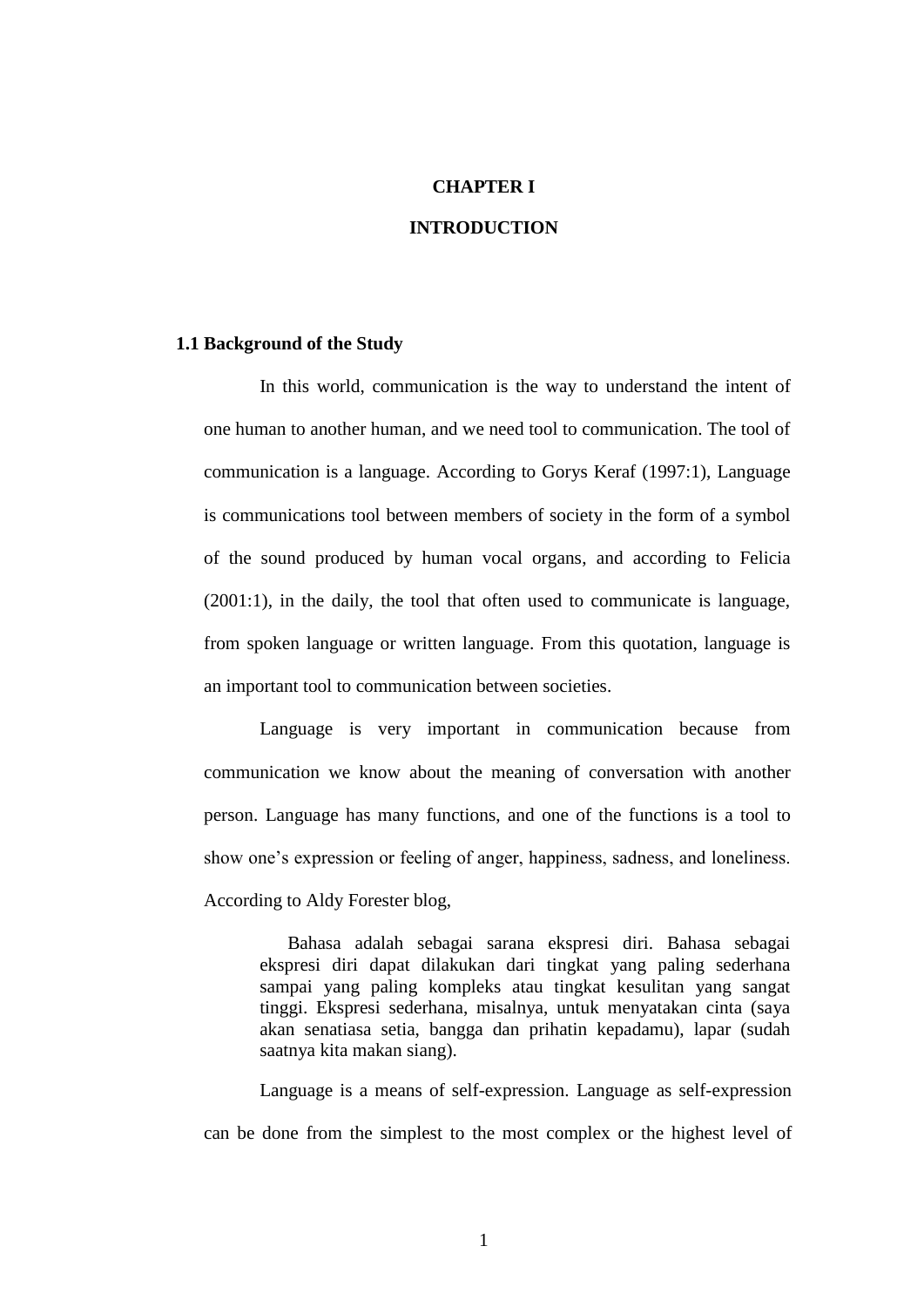difficulty. Simple expression for instance, to express love (I will always be faithful, proud and concerned about you), hungry (it's time we had lunch)

In expressing the feeling, people have many ways of using language and one of them is by producing swear words, and swear word is included in the sociolinguistic. Swear word has a meaning in taboo words, and have a negative meaning. Karjalainen said (2002:18) swearing a form of linguistic expression which is often referred to bad language because all swearwords are taboo, although not all taboo words is swear words. In society, people judge swear words is something bad and has negative meaning. That is reason why they do not use swear words in their conversation. But not all people agree with this statement. Many people still use swear words in their daily activity.

Swear words are a part of our language, and swearing is one of the most efficient ways to express extra frustration or anger in difficult situations. It is added by Hughes (1991) who said that people swear *by,* people swear *to*  (do something), people swear *at* (somebody or something) and sometimes people swear simply out of exasperation. It has even been suggested that swear words may be a factor in reducing stress (Crystal in Karjalainen, 2002). It means that because swearwords are still kind of our language, it is used by the participants intentionally or unintentionally. It could be influenced by the feeling of the participants themselves.

Swear words are fascinating. Society admits using them, and still uses it until this era. Everybody swears, at least occasionally. Swearing makes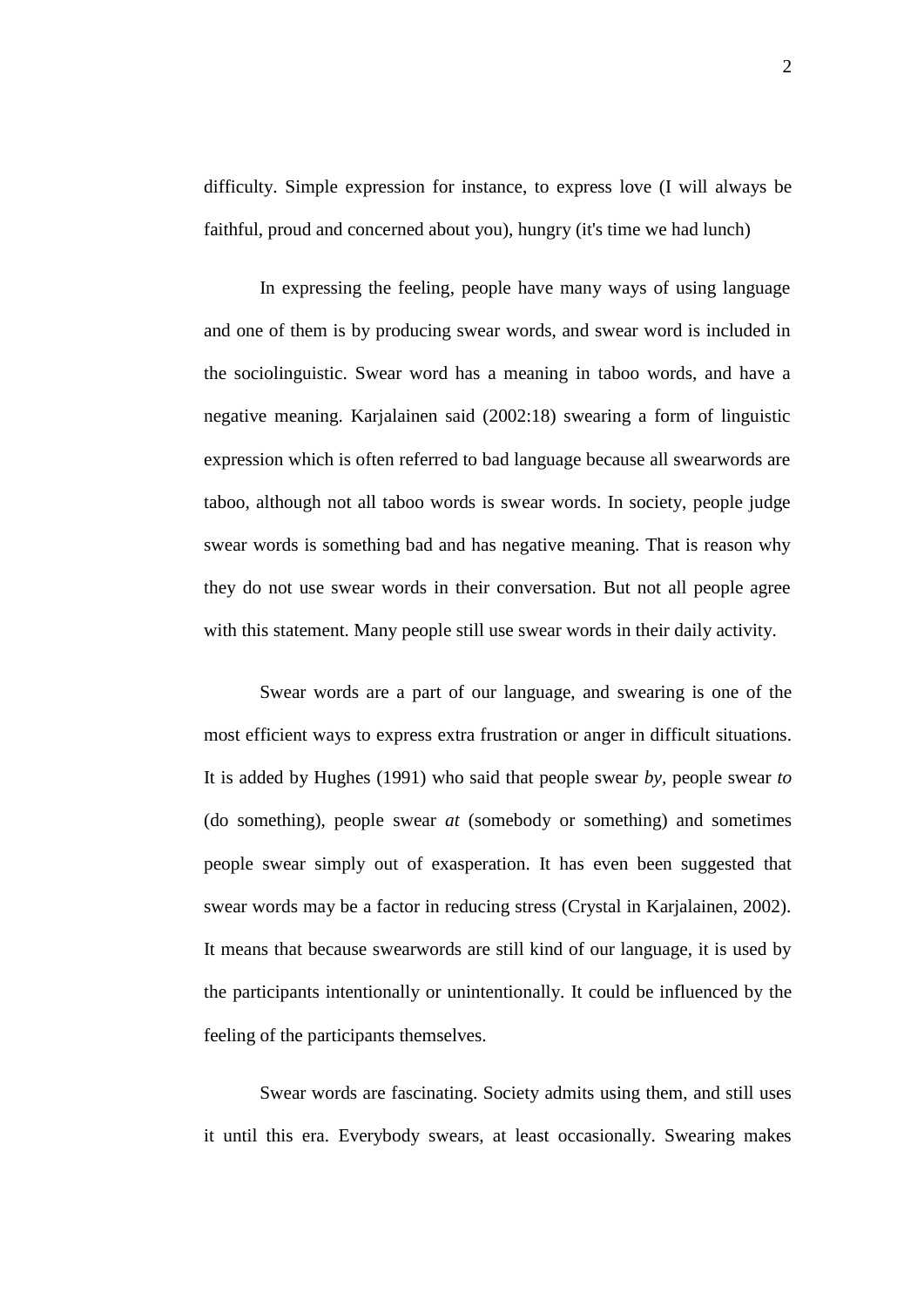many people upset, annoyed, insulted, mad or even angry. It is really a verbal harassment if other people hear it. Because, not all people like using swear words in their conversation.

In this study the writer used *Four Brothers* movie as the object in his analysis. This movie is American movie, released in 2005, directed by John Singleton. This movie shows the central figures, they are Bobby Mercer (Mark Wahlberg), Angel Mercer (Tyrese Gibson), Jeremiah Mercer (Andre Benjamin), dan Jack Mercer (Garrett Hedlund) but the real main character is Bobby Mercer. Beginning from the death of Mercer brother's mother, who is simply referred as a victim of crime is apparently disturbing the four young men who since childhood known as the scamp. They do various enquiries and new witness is found. In conclusion, the mother is killed by a deliberate and planned assassin.

That makes the four brothers try to find out the mastermind who makes their mother was killed. When the four brothers are doing a series of retaliation, various issues between them also appear, starting from the presence of Angel Mercer's girlfriend Sofi (Sofía Vergara) who want to stay at mother's home, peculiar attitude of Jeremiah Mercer secretly dealing with accomplice Victor Sweet (Chiwetel Ejiofor) the person that is most responsible as the mastermind of his mother's death. "Four Brothers" shows a simple storyline. It just shows the role of protagonist and antagonist action by using weapon or free hands. There is no action that is prominent, John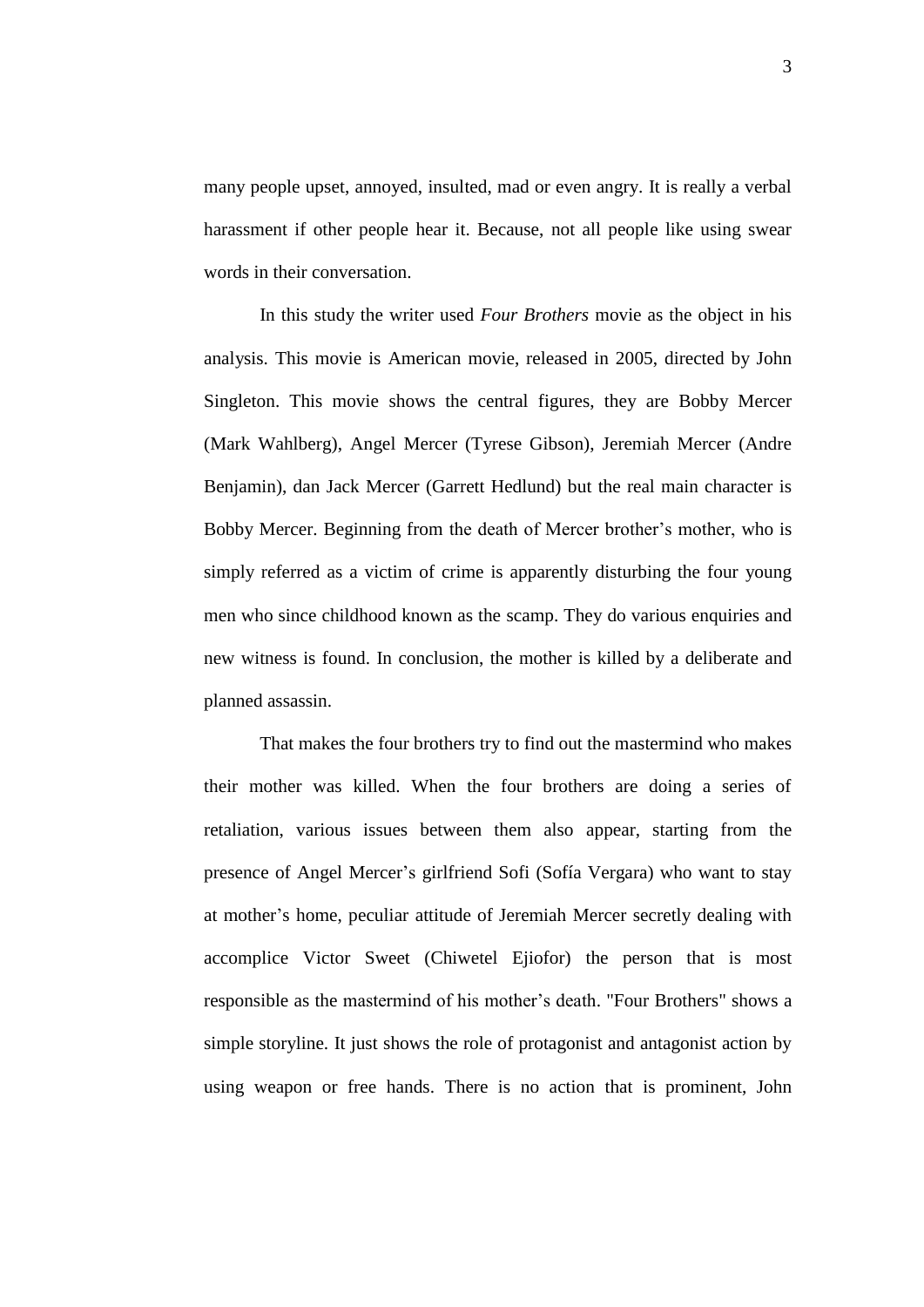Singleton as the director just wants to deliver a strong brotherhood through a variety of violent.

From the story above, we can understand how the condition in the movie, there is gang that we can understand what kind of style language they use in their daily activity. Many swear words have been pronounced here. From children until old people use swear words in their daily activity. They do not care whom they are talking to, swear words are always spoken in each of their talk, without thinking about the feel of the hearer. They just represent what they feel.

Although the swear words are pronounced inappropriately everywhere and at any time, but the words are very useful for some people. Because the words express feelings, or represent what we feel, such as anger, pain, frustration, disappointment, and other feelings. However, there are also some people who use these words to look cool, and to attract the attention. And some people use these words because it was used in everyday his life. Swear word may be able to be effective, if used in the right time and the right place as well, because it will cause problems in communication between interlocutors if not using swear words in the right place and right time.

In this discussion there are many reasons why writer chooses this subject. The first cause is swear words as phenomena for this era and in the religious teachings, swear words are forbidden in the Islamic religion. Insult people, bad speech, cursing, sacrilege others people, all of that is a sin. Allah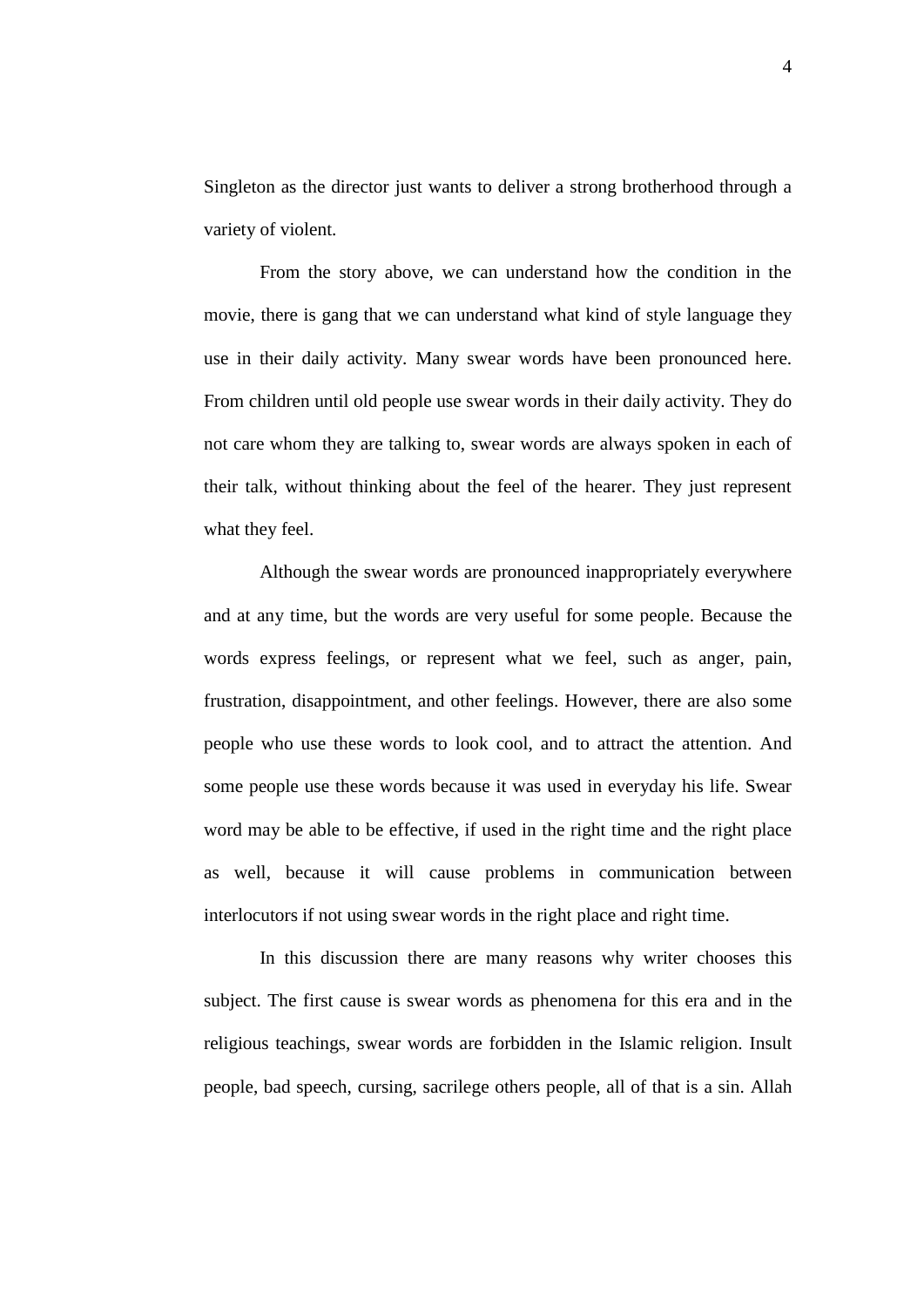does not love and hate His servants who like to say dirty words (and very prohibited), in accordance with His Word in the Qur'an as follows:

> **َة َز ُّم ِّك لم َة َز ُم ٍ ٌ َة َز ُّم ٍل** ر<br>ک

Woe to every scorner and mocker (QS. Al Humazah: 1).

**ِّن َي َْ َزهَ َه َزيِّ ُزَ اش ٍَ انَز ََّْ َش َي َه ِّش ٌ َح َّ َ َم ٍ دََّْ عل ةَزَلِّة ِّم ٍَاَّ ح َ َةلِّ ةَ زهعَّ ًَعِّ ُ ش ِّةْ َه َهَّ اش ٍَ انَز ََّْ َش َكَّ َش ٍَن َّ**

And tell My servants to say that which is best. Indeed, Satan induces [dissension] among them. Indeed Satan is ever, to mankind, a clear enemy. (QS. Al Isra: 53)

It means Allah command to His servants to maintain decorum in speech. In this era, a lot of people use swear words, whatever the reason they use these words, but certainly all elements of society to use these words. Start from the elderly, until the children also use swear words. That is a phenomenon in the world until now. That can be seen in the internet café, that specifically for game on line. There are so many children that uses swear words to express their feeling.

The second is the movies, there are many examples of swear words, and every sentence spoken by *Four Brothers* characters always contained swearwords. And in this movie all characters use swearwords, different with other movie that only one or two people use swears words. Fourth is this film gets many awards. This movie get many awards, there are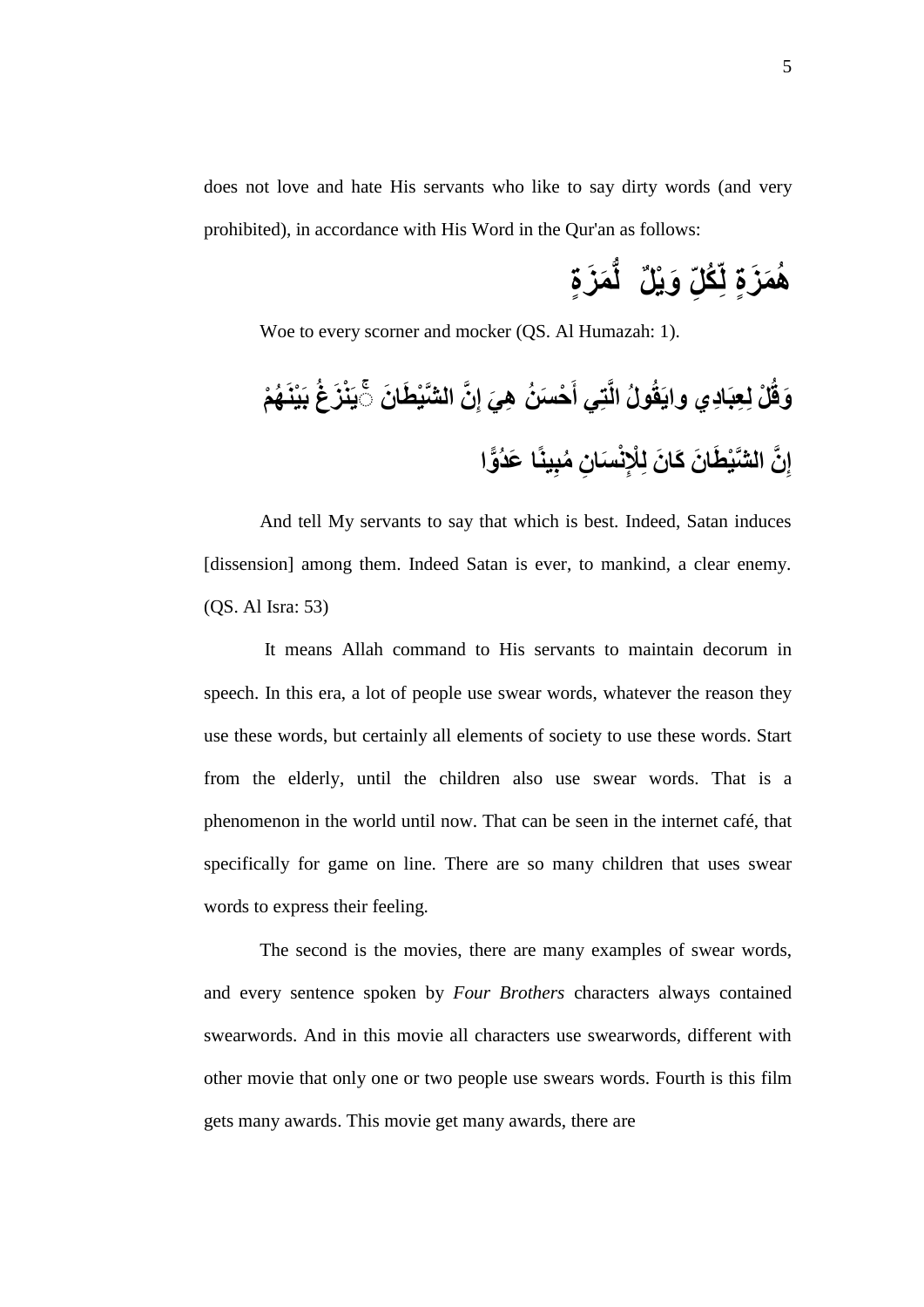Won in New York Film Critics, Online [2005 f](http://www.imdb.com/event/ev0001986/2005?ref_=ttawd_ev_9)or Breakthrough Performance, Won in Austin Film Critics Association [2006 f](http://www.imdb.com/event/ev0001375/2006?ref_=ttawd_ev_1)or Breakthrough Artist nomination, Won in BET Awards [2006](http://www.imdb.com/event/ev0000101/2006?ref_=ttawd_ev_2) for best actor and best actress nomination, Won in Image Awards [2006 f](http://www.imdb.com/event/ev0000345/2006?ref_=ttawd_ev_6)or Image Award, 2<sup>nd</sup> place in Central Ohio Film Critics Association [2006,](http://www.imdb.com/event/ev0001325/2006?ref_=ttawd_ev_5) 3<sup>rd</sup> place in New York Film Critics Circle Awards 200[5](http://www.imdb.com/event/ev0000484/2005?ref_=ttawd_ev_8)

[Nominated in Black Reel Awards 2006 as best director, best original](http://www.imdb.com/event/ev0000484/2005?ref_=ttawd_ev_8)  [soundtrack, best film, and best Ensemble,](http://www.imdb.com/event/ev0000484/2005?ref_=ttawd_ev_8) Nominated in MTV Movie Awards [2006 a](http://www.imdb.com/event/ev0000453/2006?ref_=ttawd_ev_7)s Best Breakthrough Performance, Nominated in Black Movie Awards [2006 a](http://www.imdb.com/event/ev0001401/2006?ref_=ttawd_ev_3)s Outstanding Achievement in Directing and Outstanding Motion Picture. Another reasons is the writer never seen others writer use this movie as the object of the research.

## **1.2 Statement of the problems**

From background of study above, the writer formulate the following problems:

- a. What kinds of Swear Words used in "*Four Brothers"* movie?
- b. What are the reasons and frequencies of the speakers to use swear words in this movie?

#### **1.3 Objective of the study**

In this analysis, there are several research objectives, they are:

- a. To identify the kinds of swear words used in "Four Brother" movie.
- b. To examine the reason of each speaker in using those swear words.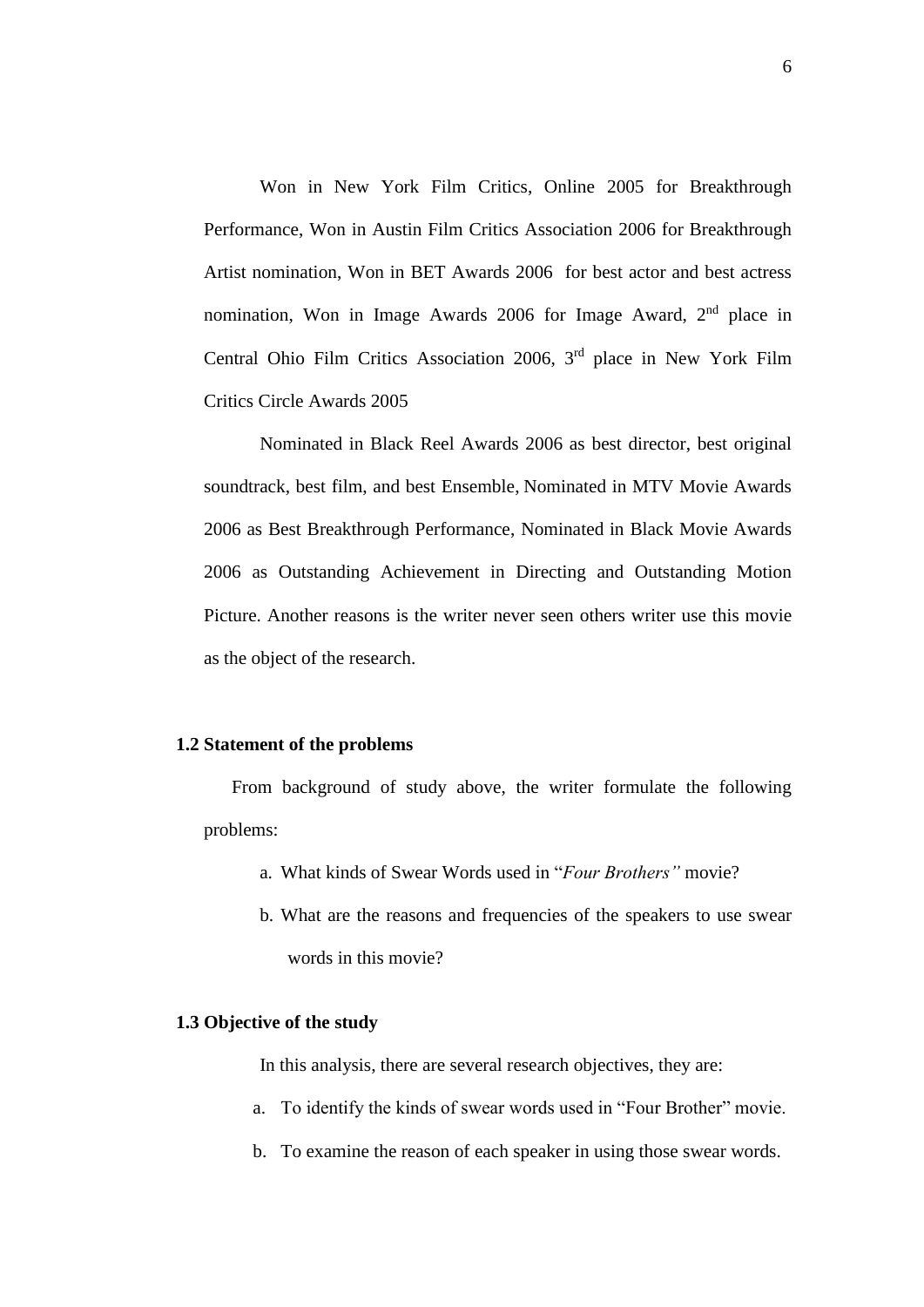#### **1.4 Significance of the study**

In this section, the writer hopes that the research is useful for himself to add insight and knowledge. In addition, the writer also hopes that the research is also useful for other students who are at UIN Sunan Ampel who want to analyze and learn about this study. Finally the writer hopes this analysis can influence the reader to study about language, and especially for swear words, in order to know kinds of swear words, and know its use.

## **1.5 Scope of limitation**

The function of scope and limitation is for limit the things that are not important to be discussed. This analysis focuses on swear words in *Four Brothers* movie. This study is has limitation of this subject, there are many interpretations from the writer that he analyzes this research paper.

## **1.6 Definition of the key terms**

To avoid misunderstanding for the reader, the writher explains the definition of the term as follow:

#### **1.6.1 Four Brothers:**

*Four Brothers* is a movie American [action film](http://en.wikipedia.org/wiki/Action_film) directed by [John Singleton](http://en.wikipedia.org/wiki/John_Singleton) in 2005. The movie stars [Mark Wahlberg,](http://en.wikipedia.org/wiki/Mark_Wahlberg) [Tyrese](http://en.wikipedia.org/wiki/Tyrese_Gibson)  [Gibson,](http://en.wikipedia.org/wiki/Tyrese_Gibson) [Andre Benjamin](http://en.wikipedia.org/wiki/Andre_3000) and [Garrett Hedlund.](http://en.wikipedia.org/wiki/Garrett_Hedlund) The film was shot in [Detroit, Michigan](http://en.wikipedia.org/wiki/Detroit,_Michigan) and [Hamilton, Ontario,](http://en.wikipedia.org/wiki/Hamilton,_Ontario) [Canada.](http://en.wikipedia.org/wiki/Canada) [\(http://www.imdb.com/title/tt0430105/awards?ref\\_=tt\\_awd\)](http://www.imdb.com/title/tt0430105/awards?ref_=tt_awd)